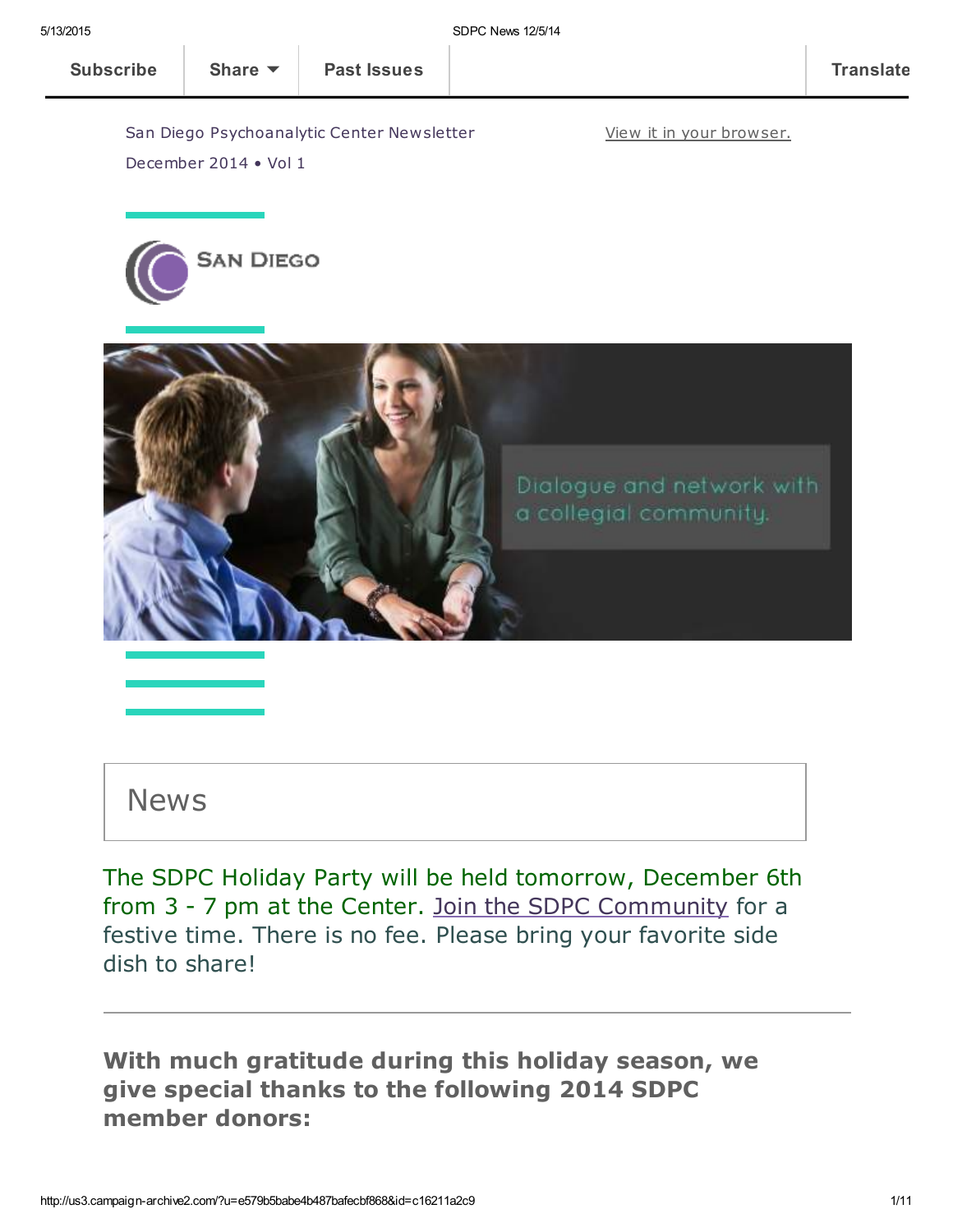Barbara Rosen Bryan Bruns Cal Colarusso Caroline de Pottel Daniel Blaess Dan Gardner Haig Koshkarian Harry Polkinhorn Joanne Callan John Hassler Lee Jaffe Maria Ritter Nadine Levinson Reid Meloy Rick Hall Sonya Hintz Tim Rayner

## THANK YOU FOR YOUR SUPPORT!

### Supervision Study

From researcher Tom Beller:

Dear Colleagues, Did you have a supervisor who was very helpful to you in your professional life?

I would like to hear from you about what was helpful in that relationship.

The training of clinicians could benefit from this lost treasure.

Helpful interactions experienced by supervisees with their supervisors often go undocumented, especially those experienced in the past. This is why I am asking for volunteers to participate in a dissertation that explores helpful interactions that supervisees have experienced at some point in their lives, whether in the recent past or decades ago. A requirement is that participants have had at least one year of experience in psychoanalytic and/or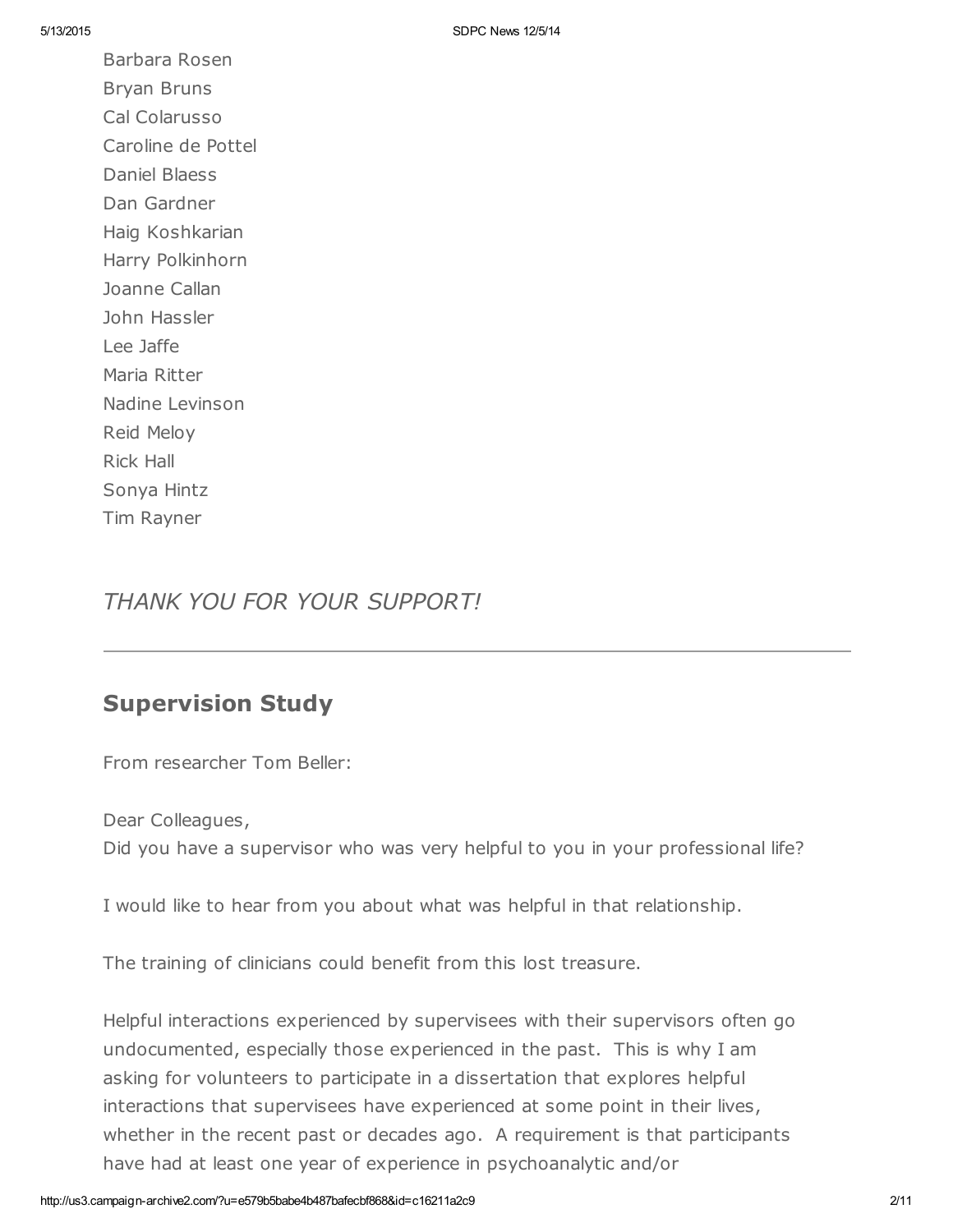psychodynamic supervision.

Over the course of the research, there will be one interview, a written or verbal three-question follow-up, and finally a verbal or written reaction to a summary of the findings.

If you are interested, please contact Tom Beller, researcher, at [tpbeller@aol.com.](mailto:tpbeller@aol.com?subject=Supervision%20study) An abbreviated version of the proposal will be provided upon request. Thank you.

## Donate to SDPC Through [Amazon](http://www.sdpsychoanalyticcenter.org/node/395#overlay-context=node/395) Smile

[AmazonSmile](http://smile.amazon.com/about) is a simple and automatic way for you to support SDPC every time you shop, at no cost to you. Amazon will donate 0.5% of the price of each purchase you make through AmazonSmile to SDPC. Sign up now and specify San Diego Psychoanalytic Center as the organization of your choice.

# SDPC Member Spotlight

## Jesús González-Monreal

Student, SDPC Adult Psychoanalytic Program

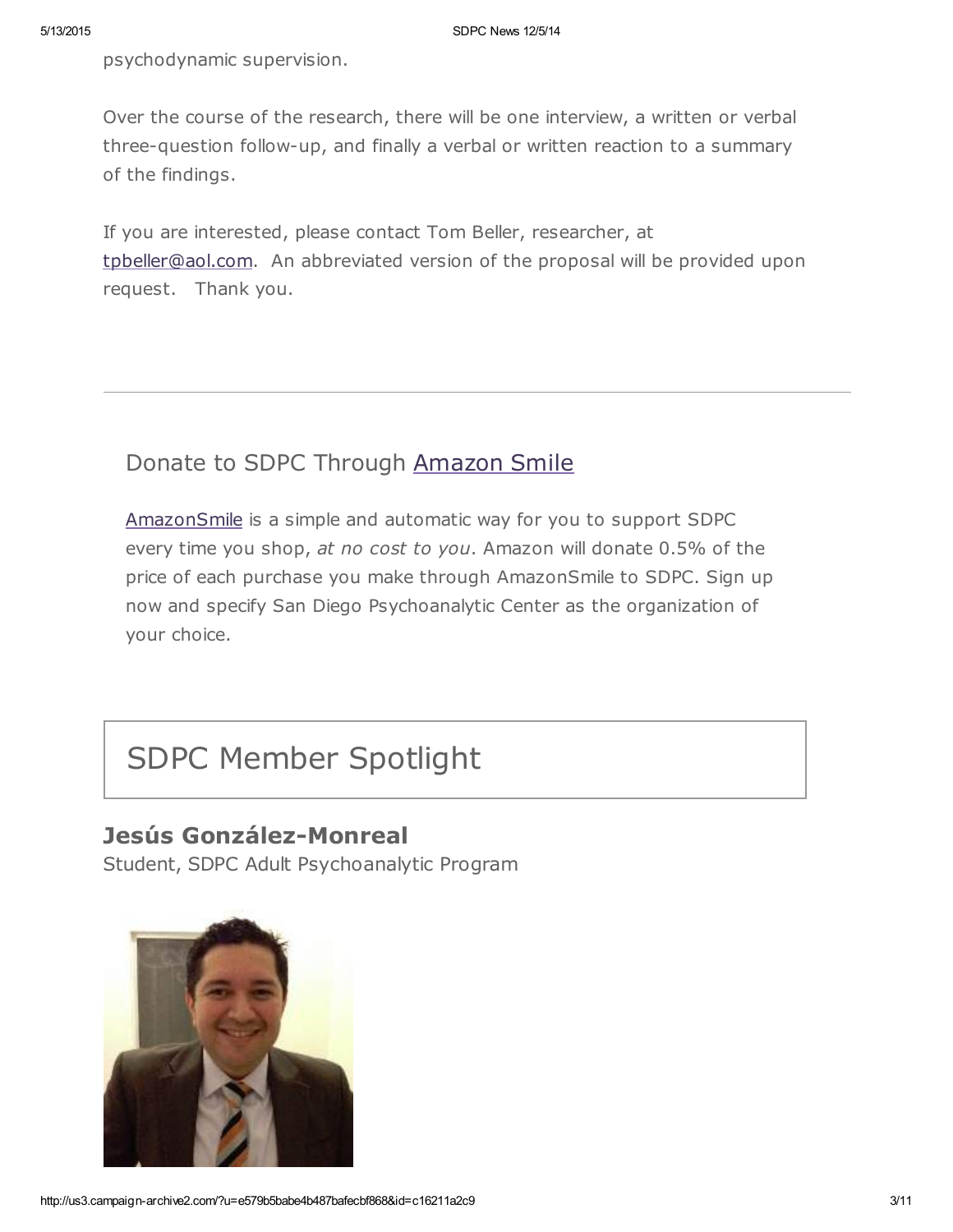Hometown: Tijuana, Baja California, México

### What was your pathway toward entering the mental health field?

I was always interested in human behavior. After finishing the B.A. in General Psychology in Tijuana, Mexico, I began working in neuropsychology and evaluating cognitive development in children. After treating children in the autistic spectrum I began to see patients in psychotherapy. This work was in the city of Tijuana. However, at the same time I was working in SDSU in the Public Health Department in the Center for Behavioral Epidemiology and Community Health (C-BEACH) in research of health behavior regarding habits of smoking, tuberculosis, physical activity in adolescents, specifically in the immigration community. In doing research questionnaires in bicultural communities I saw the need of treating the individual as a way of understanding the motivation behind certain behaviors related to health in general.

### And what drew you to psychoanalysis/psychoanalytic

**psychotherapy?** My interest in psychoanalysis began when I was in High School. Reading philosophical thought, I saw many authors that spoke about the importance of psychoanalysis to comprehend the reality of the other. When choosing a degree, philosophy was my main interest, however because psychoanalysis was my main attraction to mental health, I decided to first study the clinical experience of treating the other, leaving philosophy for a future day. Psychoanalysis and psychoanalytic psychotherapy are an essential theory of mind that takes a complicated path to understanding how unconscious thought creeps up behind our behavior and choices.

Tell us about your educational experience thus far at SDPC: Particular courses, experiences, teachers, supervisors/consultants that have been most formative? The experience at SDPC has been very enriching; the instructors are very knowledgeable, patient, and humble in the way of describing their own experience. I felt a sense of community and even family, at the end of my training in the psychoanalytic psychotherapy program. In my current training in the psychoanalytic program the stakes are even higher, with a more intense and rigorous but also rewarding training. It is an experience I will not forget.

How has your training in psychoanalysis or psychoanalytic psychotherapy affected a) your practice, and b) your professional development? Other areas of life? I believe because of my training in the SDPC I engage with patients early on in the treatment, the respect and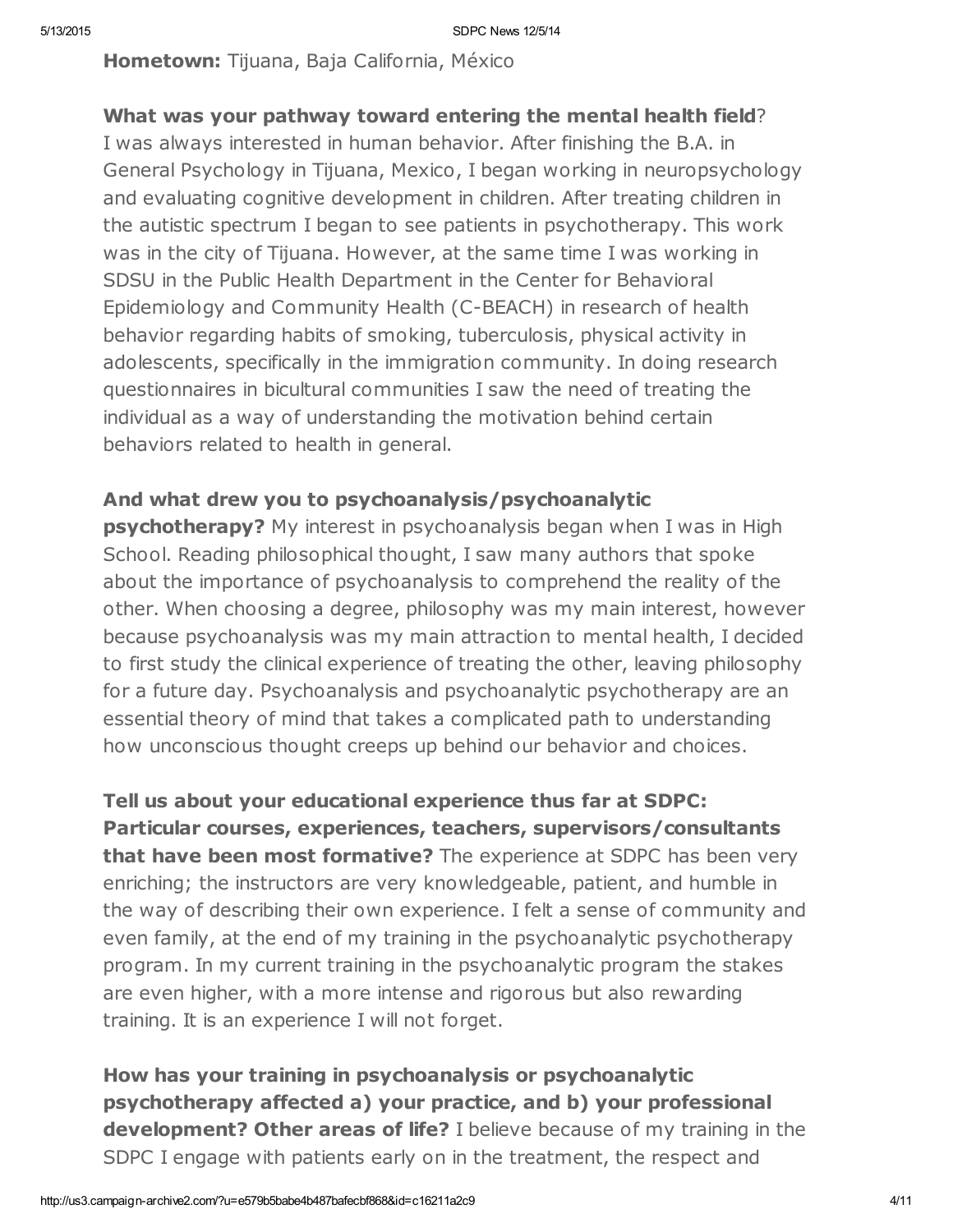#### 5/13/2015 SDPC News 12/5/14

patience I feel for the patient is sincere. The interest in theory and supervision are essential to work as a mental health professional and the training I have received has been the most important in all of my academic training. As far as in my own personal life, it is impossible not to work with your mind, to understand clients, the vicissitudes of conscious thought seriously enough, and not question yourself and your choices.

How else have you applied your analytic knowledge? I have a strong interest in philosophy and literature; I can say with certainty that psychoanalysis has complimented greatly those fields, in understanding via a different lens the complexity of thought.

What is something very few people know about you? I am passionate about two other things besides psychoanalysis: American professional football and Opera. This may sound strange but they actually compliment each other in a way. Both deal with strong emotions and both are very entertaining and fun.

Tell us about your practice and who you are most interested in **working with.** I am interested in working in analysis and psychotherapy with adults. The majority of my patients I work with are diagnosed with a personality disorder, with difficulties of impulse control; however I also see high functioning patients.

Where is your practice, and how can potential patients contact you? In Tijuana Mexico, my contact info is at my email: [jesusrglez@hotmail.com.](mailto:jesusrglez@hotmail.com)

## SDPC Educational Events

## Grievance As a Container of the Negative

Guest Presenter: Maxine Anderson, M.D.

When: Friday, January 30, 2015 7:30-9:30 p.m. (7:00 – registration/wine and cheese)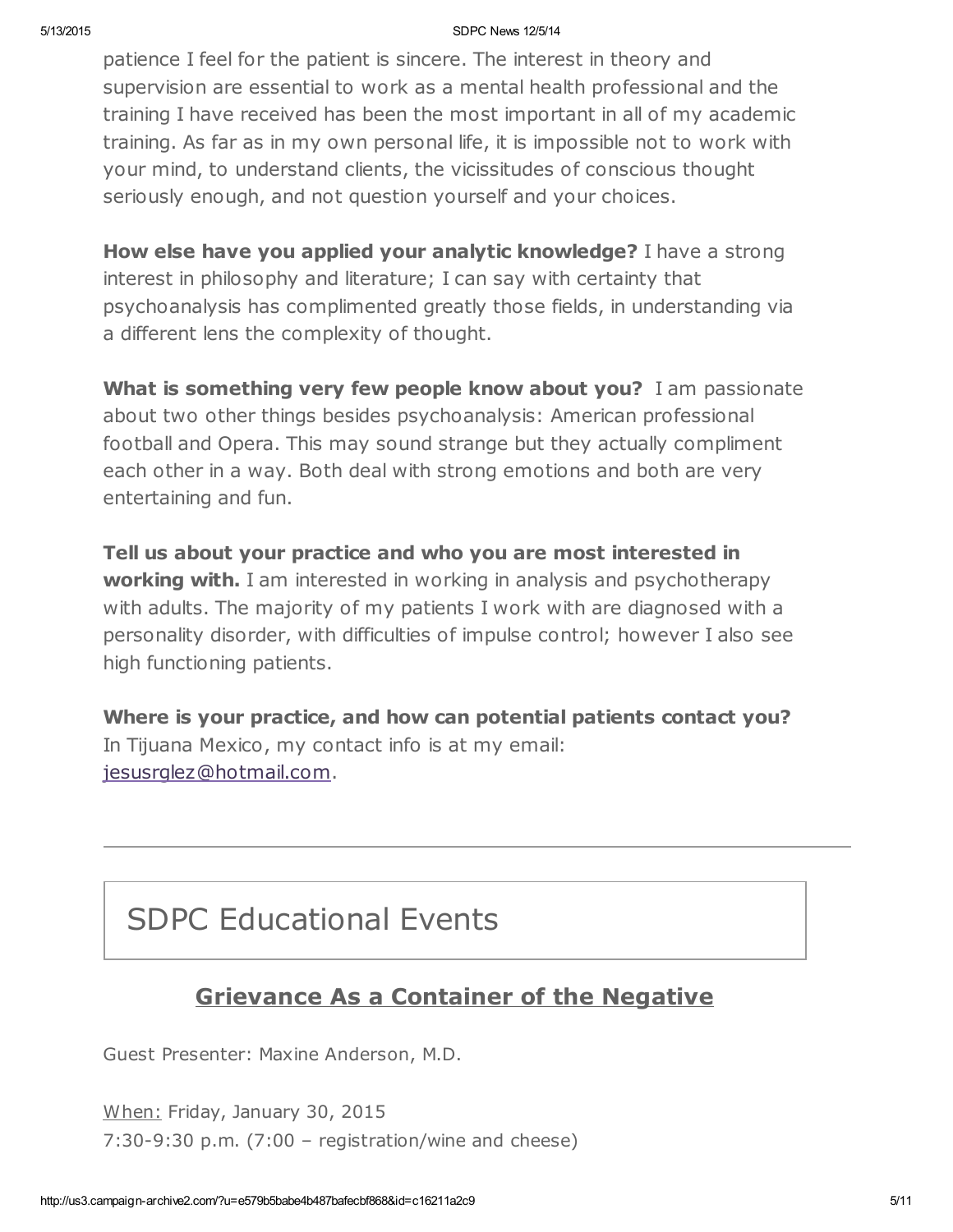Where: SDPC

Cost: Members free, non-members \$25, students \$15

#### [Register](http://www.sdpsychoanalyticcenter.org/register-and-pay-online) and Pay

#### CEUs: 2

While grief may lead to mourning and emergence from loss, grievance, especially stemming from early parental loss, may lead to the frozen, deadened entanglement with the lost object that is akin to Freud's concept of melancholy. This discussion will review some understanding about grievance and attempt to demonstrate in detail the clinical to and fro that may transform grievance into resolvable grief, while also respecting the massive de-animating resistance (entrenchment) that such grievance can mount against efforts to bring warmth and understanding.

#### Presenter Information:

Maxine Anderson, M.D. is currently a Training and Supervising Analyst at the Seattle Institute of Psychoanalysis, and a Clinical Professor in the Department of Psychiatry and Behavioral Sciences at the University of Washington. She was previously on the faculty at the Tavistock Clinic in London, England, and has published several papers in journals such as The British Journal of Psychotherapy, Journal of the American Psychoanalytic Association, and Psychoanalytic Inquiry. She has participated in numerous seminars and presentations regarding the Kleinian perspective on the human personality and ways of addressing aspects of the personality and especially unconscious processes.

### Couples Therapy: A Psychoanalytic Systems Model

Guest Faculty: Felise Levine, Ph.D., presenter; Sheila Sharpe, Ph.D., discussant

This clinical presentation will focus on a couple in treatment using a psychoanalytic systems theory framework. Transference-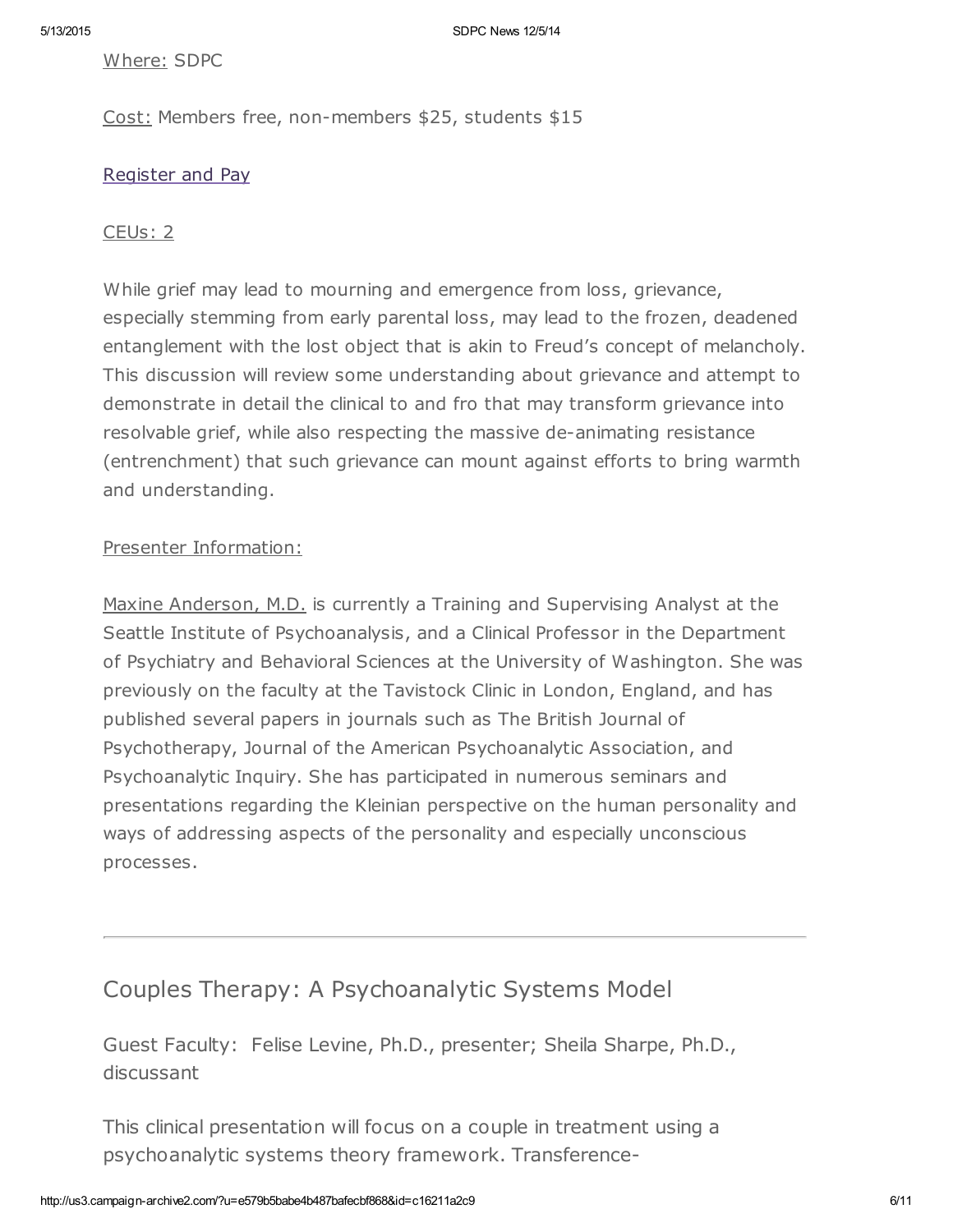#### 5/13/2015 SDPC News 12/5/14

countertransference, unconscious contracts, complementarity, and competitiveness will be among the themes discussed.

When: Friday, May 8, 2014 - 7:30pm to 9:30pm 7:00 PM - Registration/Wine & Cheese

Where: SDPC 858-454-3102(voice) 4455 Morena Boulevard, Suite 202 San Diego, CA 92117 United States

CEU<sub>s</sub>: 2

Cost: Free for SDPC Members Non-members \$25, Students \$15

#### [Register](http://www.sdpsychoanalyticcenter.org/register-and-pay-online) and Pay

#### Presenter Information:

Felise B. [Levine,](http://www.sdpsychoanalyticcenter.org/members/profiles/82#profile-main) Ph.D., is a licensed psychologist, a psychoanalyst, and a family/couples therapist in private practice in La Jolla. She is co-author, with James L. Framo and Timothy T. Weber, of the book Coming Home Again: A Family-of-Origin Consultation. She is past president of the San Diego Psychological Association and serves on the faculty of the Psychoanalytic Psychotherapy Program at SDPC.

Sheila A. [Sharpe,](http://www.sdpsychoanalyticcenter.org/members/profiles/103#profile-main) Ph.D., specializes in treating couples and individuals in private practice in La Jolla, California. She is the author of the book The Ways We Love: A Developmental Approach to Treating Couples (Guilford Press, 2000) and has published several articles on couples therapy. She is on the faculty of the San Diego Psychoanalytic Center and teaches in the Psychoanalytic Psychotherapy Program.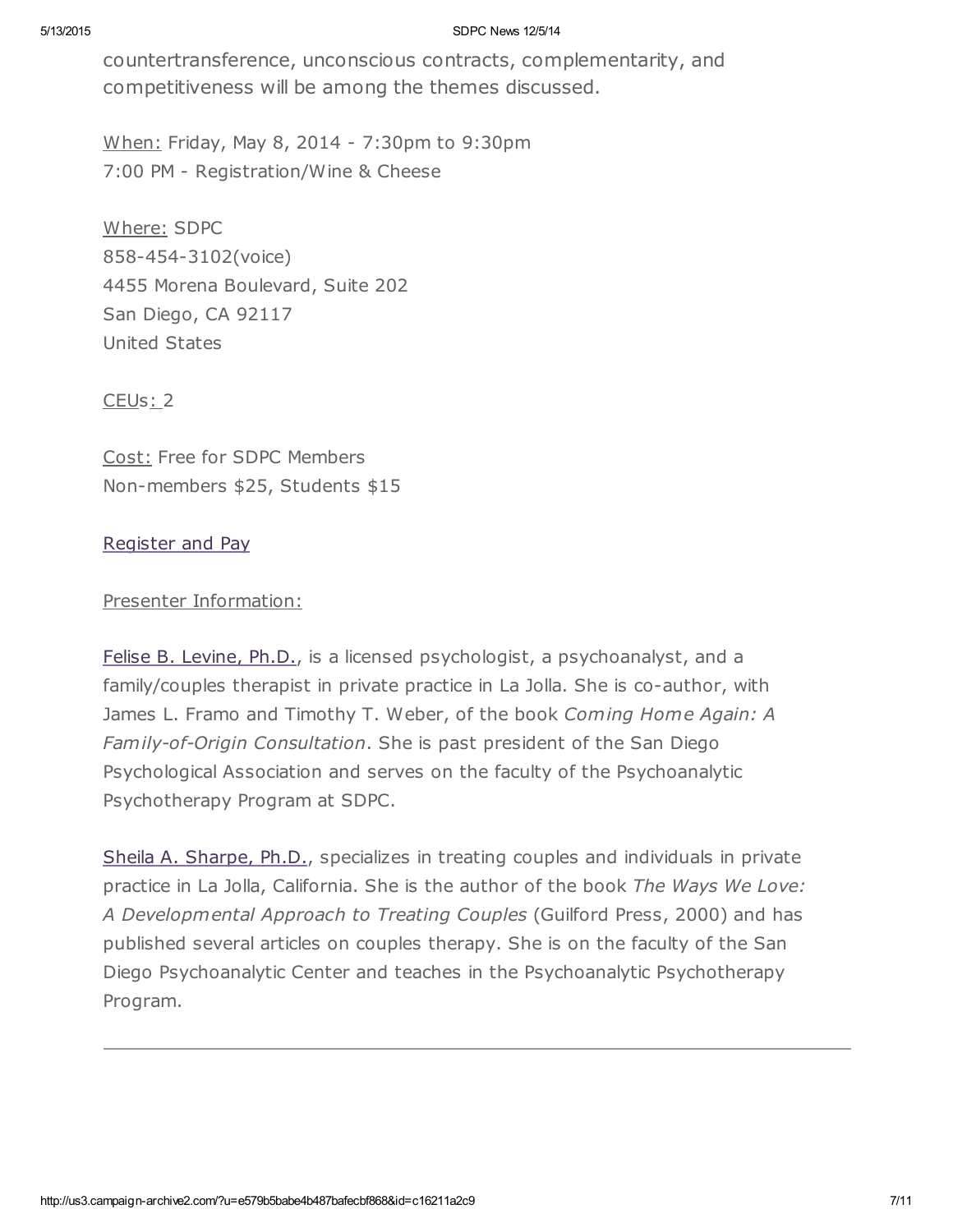

### **FIRST ANNUAL SDPC WRITING SYMPOSIUM**

**CALL FOR PROPOSALS Deadline Extended** Writing about the Difficult Character in Psychoanalysis and Psychoanalytic Psychotherapy

Plenary Speaker: Reid Meloy, Ph.D. Date of Symposium: May 16, 2015; 8.30-4 Proposal Submission Deadline January 5, 2015

**Cost of Symposium:** 

CEU credit

#### Possible areas for exploration:

How can clinical writing be used to formulate countertransferences to difficult patients?

What are the pitfalls and advantages of reliance on vague diagnostic labels in writing about difficult cases?

What can metaphor and symbolic imagery contribute to articulating an understanding of mutative action with the difficult patient?

How does narrative structure influence diagnostic formulation in reports of difficult patients?

In what ways do the conventions of story-telling (character, plot, descriptions of scenes or persons, etc.) overlap with case-report writing practices, with reference to writing about difficult patients?

Instructors:

Harry Polkinhorn, Ph.D.

Caroline de Pottél, Ph.D.

Théodore Géricault, Kleptomaniac, 1822 from Portraits of the Insane

#### **Symposium Concept and Presentations:**

"Writing about the Difficult Character" is conceived as a series of open-ended, collegial discussions among those with an interest in deepening their understanding of demanding patients using writing in new ways. Since the symposium will not feature the presentation of polished written arguments but will facilitate a more informal approach, SDPC encourages full participation (presenters and audience). A range of writing styles will be invited, from standard clinical case reports to the personal essay, memoir, and so on. Sufficient time will be allocated for open discussion in addition to presentation.

Link to SDPC Website for additional details about proposal submission and **Symposium registration** 4455 Morena Boulevard, Suite 202, San Diego, California 92117

Telephone 858-454-3102 Facsimile 858-454-0075 Email: sdpc.michelle@gmail.com Website: www.sdnc.oro

## See more upcoming educational events [here.](http://www.sdpsychoanalyticcenter.org/community-connections/upcoming-events)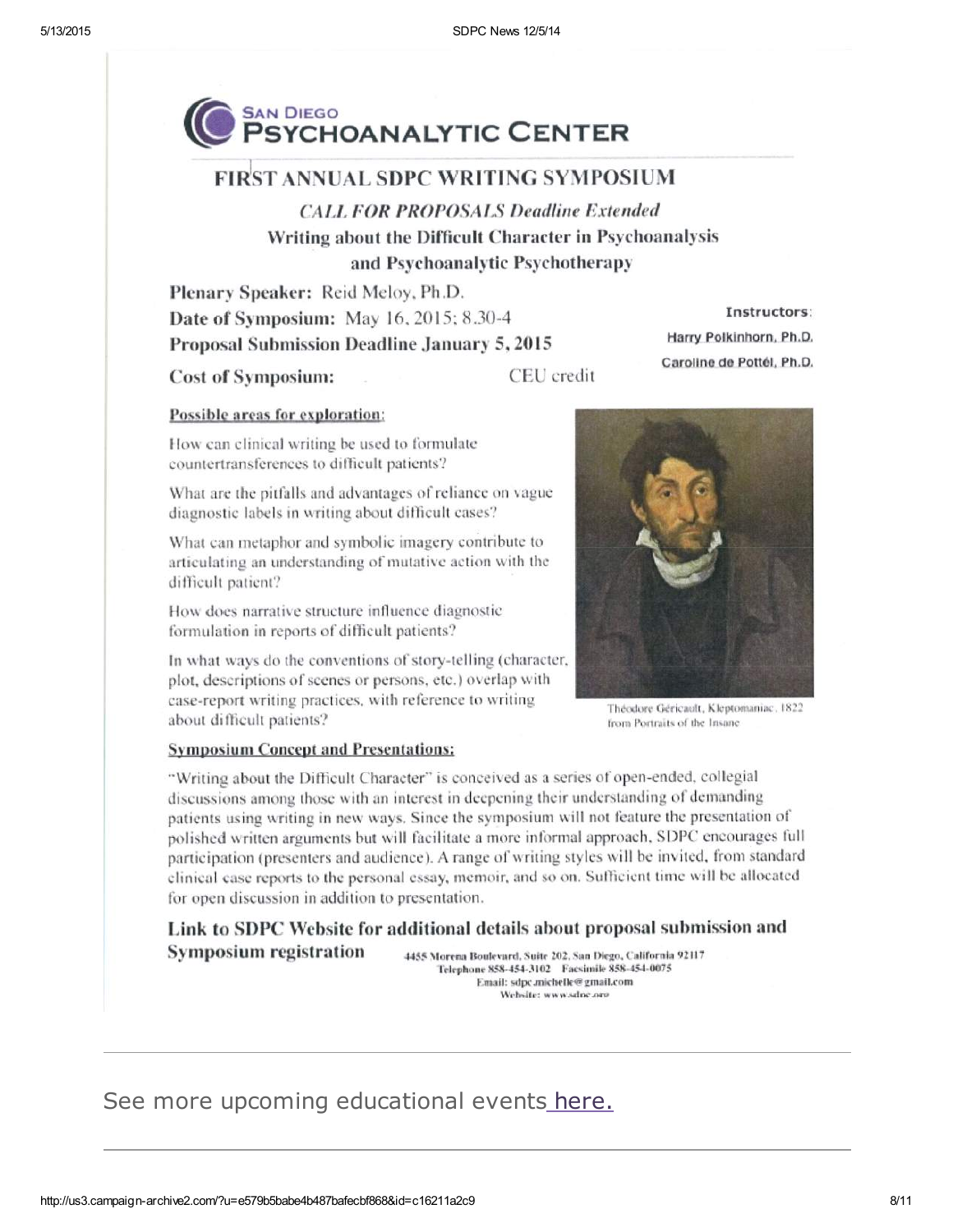The San Diego Psychoanalytic Center is dedicated to promoting the relevance and vitality of psychotherapy and psychoanalysis

Advanced Training Innovative, inspiring and individualized education

Continuing Education Educational events for mental health professionals and the public about psychoanalytic thinking and clinical applications in diverse settings

Mentoring Fellowship for mental health trainees early-career therapists

Community Involvement Connections with mental health professionals, academic institutions, and professional societies

#### Referral Service

Referrals for psychoanalysis and psychoanalytic psychotherapy for adults, adolescents and children in the San Diego area (619-615-8428)

Events and Celebrations Upcoming event: Spring celebration to honor new grads

Collegial Connections Community of supportive, experienced, and dedicated psychoanalytic therapists

Practice Promotion Support in building your therapy practice

## Services Offered By SDPC Members

Please send your Announcements to: sdpc.michelle@gmail.com

# SDPC Member Classifieds

Maya [Bristow,](http://www.sdpsychoanalyticcenter.org/members/profiles/121#profile-main) Ph.D. (PSY26592) would like to announce the opening of her practice, serving two locations in central and northern San Diego county Dr. Bristow is a candidate in the Psychoanalytic Training Program. She works with adults, adolescents and children in psychotherapy and is accepting control cases for psychoanalysis. She also specializes in psychological testing and neuropsychological evaluation for a variety of assessment purposes.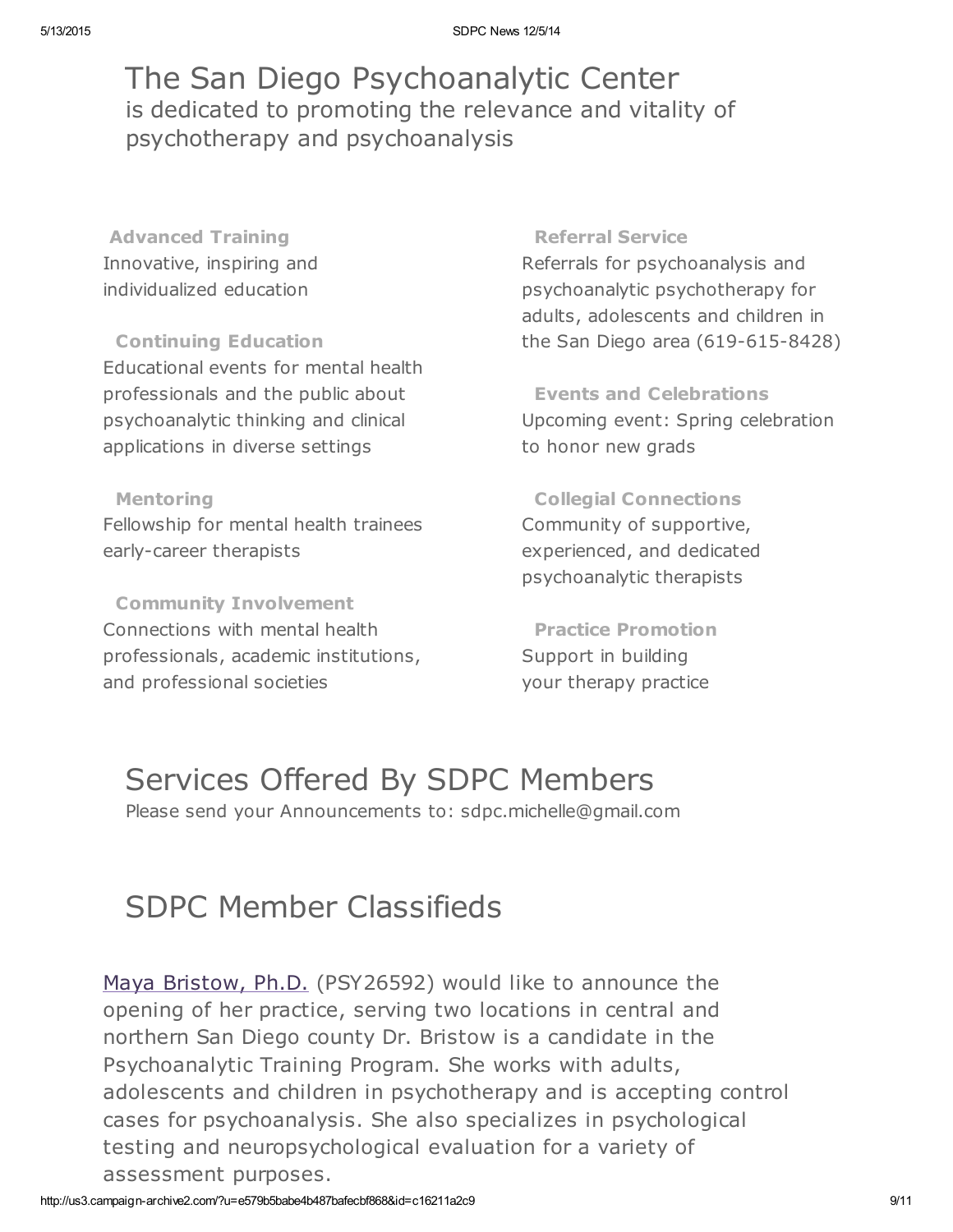Reduced fee services are available for those who qualify and insurances are accepted, including Medicare, Tricare/Triwest, and most PPO insurances.

To schedule an appointment or for more information on Dr. Bristow's practice and areas of specialty, please call (760) 846- 8852, email [drbristow@drbristowpsychology.com,](mailto:drbristow@drbristowpsychology.com) or visit her website at [www.drbristowpsychology.com.](http://www.drbristowpsychology.com/)

REMINDER: Please send all future announcements/event advertisements to Ms. Michelle Spencer at: sdpc.michelle@gmail.com. They will be included in the next volume of the SDPC weekly newsletter.

## Donate to SDPC Through [Amazon](http://www.sdpsychoanalyticcenter.org/node/395#overlay-context=node/395) Smile

[AmazonSmile](http://smile.amazon.com/about) is a simple and automatic way for you to support SDPC every time you shop, at no cost to you.

Amazon will donate 0.5% of the price of each purchase you make through AmazonSmile to SDPC.

Sign up now and specify San Diego Psychoanalytic Center as the organization of your choice.



http://us3.campaign-archive2.com/?u=e579b5babe4b487bafecbf868&id=c16211a2c9 10/11